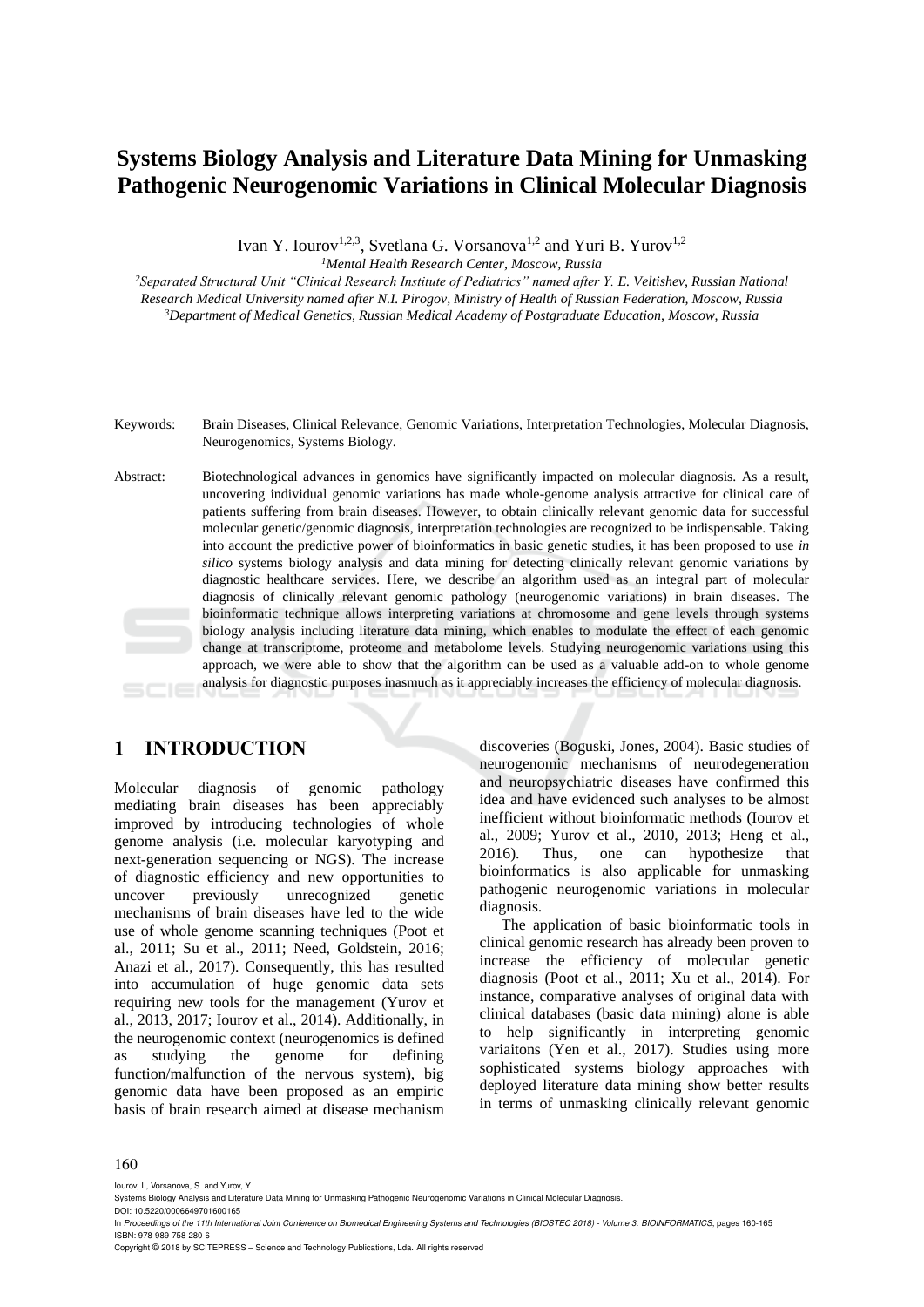variations (Iourov et al., 2014; Dougherty et al., 2017). Accordingly, the role of bioinformatics in clinical genome research was highlighted suggesting *in silico* interpretation of genomic data to be a required tool for molecular diagnosis (Heng, Regan, 2017). Our previous studies have formed emprirical and theoretical basis for developing bioinformatic interpretational approaches to genome data analysis in molecular diagnosis of clincially relevant neurogenomic variations (Vorsanova et al., 2017; Yurov et al., 2017).

In the present position paper, we propose an algorithm based on systems biology analysis and literature data mining for unmasking pathogenic genomic variations in clinical molecular diagnosis of brain diseases. We have analyzed original and previously published data (Yurov et al., 2010, 2013, 2017; Iourov et al., 2014, 2015a, 2015b 2015c; Vorsanova et al., 2017) to show the extent of improvement in molecular genetic diagnosis of clinically relevant neurogenomic variations.

#### **2 ALGORITHM**

Bioinformatic analysis based on systems biology principles is aimed at generation of theoretical pathways from a genomic variation to a phenotypical feature. Prior to an *in silico* systems biology analysis and literature data mining, there is a need to possess an appropriate data set to proceed. The data are usually obtained *via* multilateral genome analysis.

It is generally recognized that following datasets are required to succeed in molecular genomic/genetic diagnosis: karyotyping data (chromosomal localization of genomic loci; dataset required for almost all clinical genetic research); molecular karyotyping data (copy number variations; dataset required for uncovering unbalanced/copy number submicroscopic genome variations); NGS data (dataset required for detecting single-gene mutations) (Yurov et al., 2013; Iourov et al., 2014; Need, Goldstein, 2016; Anazi et al., 2017; Vorsanova et al., 2017). Figure 1 schematically overviews a multilateral genome analysis that seems to be sufficient for an interpretation algorithm based on *in silico* systems biology analysis and extended literature data mining.



Figure 1: Multilateral genome analysis required for generating data to be evaluated by the algorithm.

Once these data is obtained, genomic variations are analyzed in the light of previously published reports and clinical databases (Yen et al., 2017). However, due to natural limitations of any database (i.e. impossibility to encompass the complete variability of the genome in its widest sense), comparative literature data mining is certainly not enough for diagnostic purposes (Iourov et al., 2014). Thus, to succeed in genomic data interpretation, genes affected by a genomic change should be functionally assessed by extended literature data mining and to be analyzed in terms of their functional significance in epigenomic, proteomic and metabolomic contexts (Iourov et al., 2014; Vorsanova et al., 2017; Yurov et al., 2017). Consequently, it is important to determine parameters used for such bioinformatics analysis.

Previously, it has been identified that parameters (i.e. ontology attibuties of genes/proteins or gene/protein domains) used in *in silico* evaluations of genomic rearrangements might be presented as an absolutely convergent series (Yurov et al., 2017):

$$
S = \lim_{n \to \infty} \sum_{i=1}^{n} a_i \quad \text{or} \quad \sum_{i=1}^{\infty} a_i = S \tag{1}
$$

where S is finite number of parameters obtained by data mining and a*<sup>i</sup>* are integer numbers equal to numbers of parameters selected for attributing pathogenic values to a genomic rearrangement. These parmeters are separated into 4 groups: genome, epigenome, proteome and metabolome (Iourov et al., 2014; Yurov et al., 2017). If we suppose that S does exist for each of these four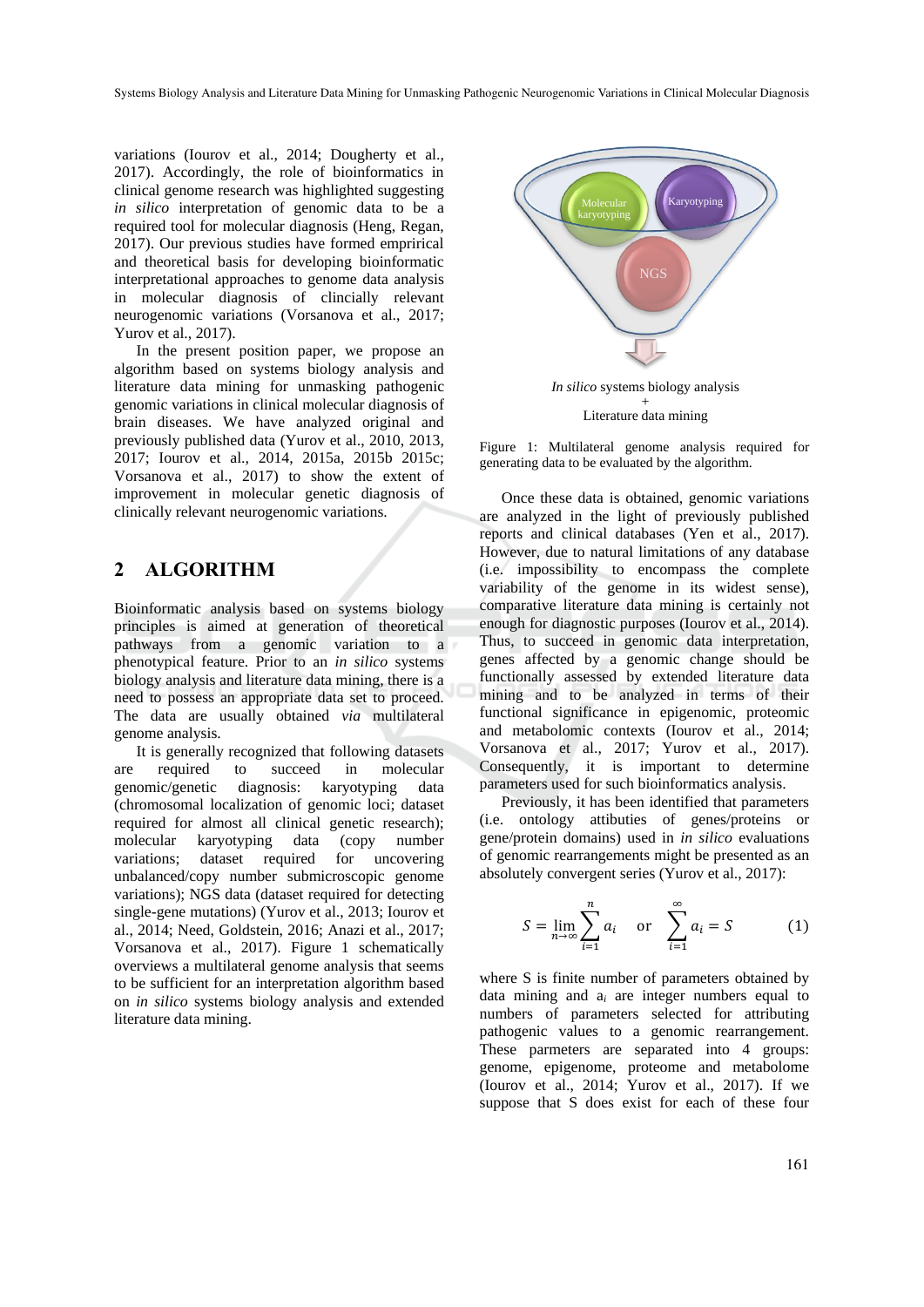groups:  $S_G$  is the sum of numbers corresponding to positive findings of comparative genome data mining;  $S_E$  is the sum of numbers corresponding to positive findings epigenome data mining (i.e. number of brain-specifically expressed genes in neurogenomic studies);  $S_I$  is the sum of numbers corresponding to positive associations in interactome (proteomic analyses of protein-protein interactions) data mining;  $S_M$  is the sum of numbers corresponding to positive associations in corresponding to positive associations in metabolome data mining, then pathogenic value of a genomic variation prioritized through the fusion of all the aforementioned data sets can be, therefore, described previously by the inequality (Yurov et al., 2017):

$$
S_G + S_E + S_I + S_M \neq 0 \tag{2}
$$

In other words, if it is possible to identify a potential effect of a genomic change at one of the aforementioned levels, the change can be attributed to an abnormal molecular/cellular process or a disease pathway (Iourov et al., 2014; Vorsanova et al., 2017; Yurov et al., 2017). S values equal to zero or negative S values would correspond to effect lack and to a positive effect (apparently an extremely rare condition), respectively. To make possible the acquisition of these parameters, we have suggested a pool of procedures for each of four groups and have orgnaized into an algorithm of interpreting genomic variation based on systems biology analysis and literature data mining.

Genomic bioinformatic analysis is performed through raw data statistical evaluation for excluding false-positive genome variaitons due to technical errors and through comparative analysis with publicly available and/or in-house databases. *In silico* epigenomic analysis addresses gene expression intertissue variability. *In silico* proteomic analysis is proposed to be performed by walking through interactome (interactomic analysis), which allows to uncover single pathways, pathway clusters and cryptic ontologies. These pathways can be further used for candindate proccess identification by *in silico* metabolomic analysis. Figure 2 shematically outlines the algorithm of interpretation of genome variability.





#### **2.1** *in Silico* **Gene Expression — Gene Prioritization**

*In silico* gene expression analysis has long been recognized as a tool for gene prioritization (Iourov et al., 2009, 2014; Satterlee et al., 2015). Nowadays, it is recognized as a highly useful tool for neurogenomic (neuroepigenetic) studies (Satterlee et al., 2015).

In the present algorithm, parameters uncovered by *in silico* gene expression analysis are used in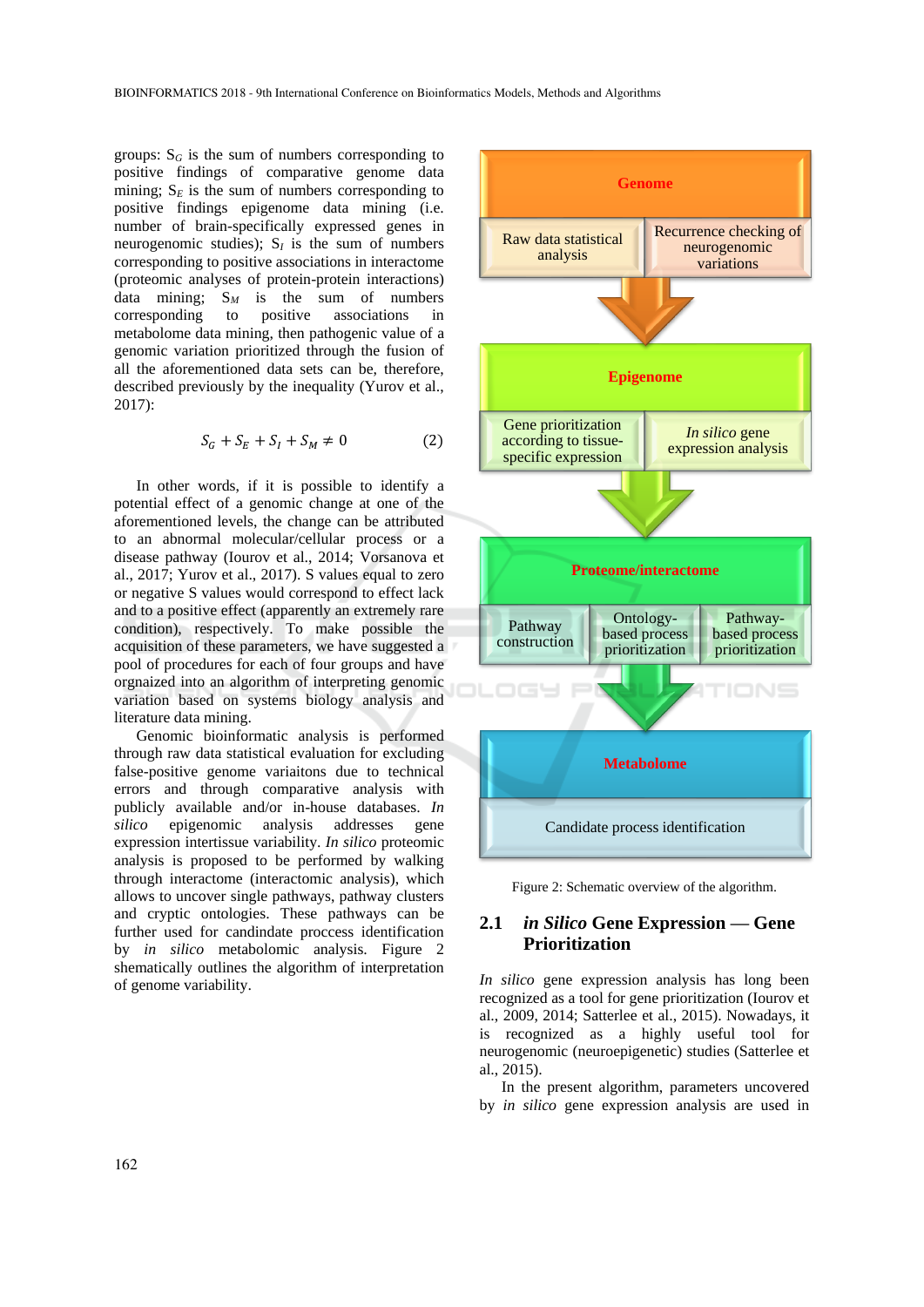gene prioritization through the distribution of genomic changes according to tissue-specific expression variations of the involved genes. Brainspecific (brain-area-specific) gene expression represents a set of parameters for subsequent analysis of genomic variability in the neurogenomic context (Vorsanova et al., 2017). To be more precise, positive parameters/values are outlier expression patterns of genes affected by a genomic change (i.e. values  $> 3xM$  in BioGPS database http://biogps.org).

#### **2.2 Walking the Interactome**

Interactome analysis has recently become a widely applied technique in the field of genomic and proteomic bioinformatics. Constructing maps of protein-protein interactions and their analysis in terms of ontologies and protein clusterization according to the involvement in a pathway are able to give opportunities for pathway-based process prioritization (Luck et al. 2017). Pathway involvement and ontologies have been shown as valuable parameters for *in silico* evaluations of functional consequences of neurogenomic variations, as well (Yurov et al., 2017).

As shown in our previous studies, interactomic analysis may be a valuable tool for molecular diagnosis of genome pathology in translational medicine studies. Owing to the opportunity of unmasking altered molecular disease pathways by this bioinformatic approach, the development of successful molecular-oriented therapeutic interventions in genetic brain diseases has become available (Iourov et al., 2015a, 2015c). For instance, in a previous study, clustering elements of an interactome built on the basis of molecular karyotyping data according to pathways has found useful to delineate altered molecular/metabolic processes, which were curated by therapeutic interventions. These interventions have significantly improved the condition of a patient with subtle chromosome deletion (Iourov et al., 2015c).

Here, parameters used for the algorithm are corresponding to numbers of candidate pathways or processes unraveled in an interactome built according the results of whole genome analysis. Generally, a set of genes affected by genomic changes are proposed to be used for building the unified interactome. Then, it is possible to determine clusters of interactome elements according to the involvement in a pathway or in a molecular process (i.e. according to ontology).

#### **2.3** *in Silico* **Metabolome Analysis — Process Prioritization**

The algorithm is finalized by *in silico* metabolome analysis. This part of the bioinformatics assay prioritizes processes suggested to be altered by genomic variations (Yurov et al., 2017). Recently, it has been shown that bioinformatic systems biology studies finalized by metabolome/proteome analyses are key points of clinical, single-cell and postmortem genomics *via* pathway-specific profiling and modeling for defining mechanisms in disease (Yurov et al., 2010; Wang et al., 2013; Iourov et al., 2015a, 2015c; Dougherty et al., 2017). Here, these achievements in basic molecular biology are proposed to be used in molecular diagnosis of neurogenomic variations clinically relevant to brain diseases.

## **3 THE USE OF THE ALGORITHM IN CLINICAL MOLECULAR DIAGNOSIS**

Our recent studies have evidenced that *in silico* systems biology analysis and extended data mining for detecting clinically relevant genomic variations have following benefits: (i) increased yield of molecular cytogenetic genome analyses (Iourov et al., 2014); (ii) molecular-oriented therapeutic interventions in presumably incurable genetic brain diseases (Iourov et al., 2015c); neurogenomic disease pathway construction linking genomic variability and genetic-environmental interactions (Vorsanova et al., 2017); identification of genomic causes of pathogenic molecular and cellular processes (i.e. genome/chromosome instability) (Iourov et al., 2015a; Yurov et al., 2017). To support our position paper report on implications of a basic bioinformatics algorithm used as a valuable add-on to whole genome analysis for diagnostic purposes, we have evaluated our data on genomic studies of children with intellectual disability, autism and congenital malformations before and after applications of bioinformatics analysis partially published before in Iourov et al., 2015b and Iourov et al., 2016. The results of these evaluations are depicted by Figure3.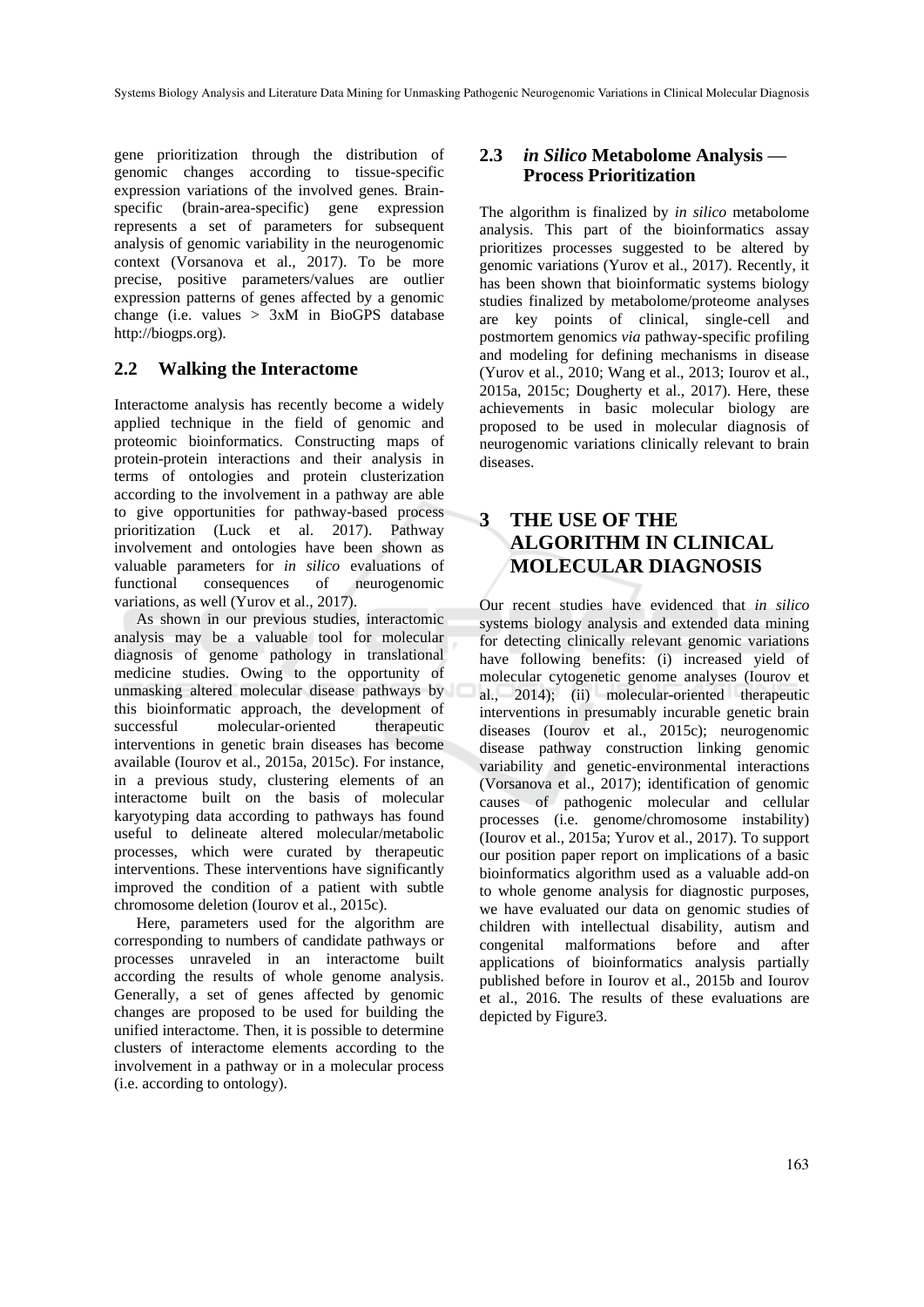

Figure 3: Improvement of molecular neurogenomic diagnosis by the bioinformatic strategy; red — clinically relevant neurogenomic variations detected without bioinformatics; green — neurogenomic variations clinically irrelevant to the phenotype; yellow — uncertain results of whole genome analysis without bioinformatics; orange — clinically relevant multiple neurogenomic variations confirmed by bioinformatics; grey neurogenomic variations resulting in susceptibility to brain diseases; blue — single gene neurogenomic variations confirmed by bioinformatics.

As one can see, the application of the algorithm is virtually able to increase the diagnostic yield. The efficiency of molecular genome diagnosis with bioinformatics is 3.6 times higher than that of genomic analysis lacking bioinformatic interpretation of neurogenomic variability. Therefore, one can conclude that bioinformatic techniques are inseparable from current molecular diagnosis of neurogenomic pathology with special attention to disease mechanisms and possible molecular therapies.

#### **4 CONCLUSIONS**

Molecular genetic/genomic diagnosis is consistently demonstrated to be improved by bioinformatics approaches. Furthermore, understanding the functional consequences of genetic variability and disease mechanisms accomplished by *in silico*  systems biology evaluations shapes the genome research making high-resolution genome scans clinically applicable for any type of disease, at all ontogenetic stages, in almost all biological

specimens including single cells (Su et al., 2011; Wan et al., 2013; Yurov et al., 2010, 2013; Satterlee et al., 2015). In this context, molecular genomic diagnosis with clinical bioinformatics allows not only to describe molecular pathology, but also to become a basis for therapeutic interventions (Iourov et al., 2015c). In other words, the idea suggesting that the main issues of personalized medical genomics might be applicable to specific clinical tasks (Martin-Sanchez et al., 2004) seems to be empirically supported.

Finally, the improvement of molecular genomic diagnosis made through the original bioinformatic algorithm evidences for the possibility to make clinical bioinformatics a widely used practice of healthcare providers. To this end, we suggest that diagnostic neurogenomics together with clinical bioinformatics will bring new insights into brain disease mechanisms and will provide for new molecular-oriented therapies of currently incurable conditions.

### **ACKNOWLEDGEMENTS**

This work is supported by ERA.Net RUS Plus Programme and Russian Foundation for Basic Research (project: 17-04-01366a). Professors S.G. Vorsanova and Y.B. Yurov were supported by Russian Science Foundation (project: 14-15-00411) during 2014-2016. Professor I.Y. Iourov was supported by Russian Science Foundation (project: 14-35-00060) during 2014-2016.

#### **REFERENCES**

- Anazi, S., Maddirevula, S., Faqeih, E., Alsedairy, H., Alzahrani, F., Shamseldin, H.E., et al. 2017. Clinical genomics expands the morbid genome of intellectual disability and offers a high diagnostic yield. Molecular Psychiatry 22, 615-624.
- Boguski, M.S., Jones, A.R. 2004. Neurogenomics: at the intersection of neurobiology and genome sciences. Nature Neuroscience 7, 429-433.
- Dougherty, J.D., Yang, C., Lake, A.M. 2017. Systems biology in the central nervous system: a brief perspective on essential recent advancements. Current Opinion in Systems Biology 3, 67-76.
- Heng, H.H., Regan, S., Christine, J.Y. 2016. Genotype, environment, and evolutionary mechanism of diseases. Environmental Disease 1, 14.
- Heng, H.H, Regan, S. 2017. A systems biology perspective on molecular cytogenetics. Current Bioinformatics 12, 4-10.